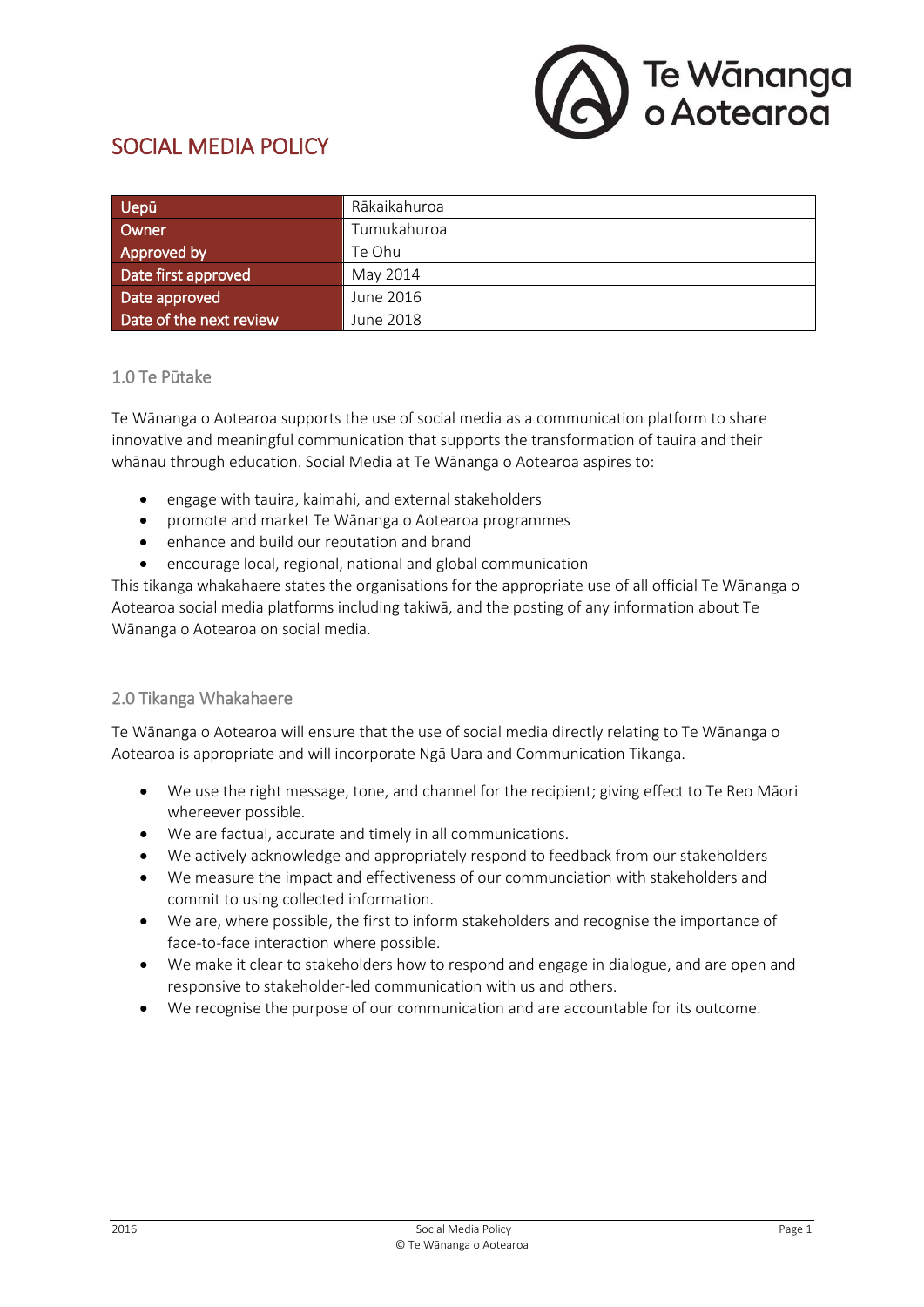| <b>TWoA Values</b>               |     | <b>Principles</b>                                              |
|----------------------------------|-----|----------------------------------------------------------------|
| Te Aroha                         | 2.1 | Te Wānanga o Aotearoa recognises the value of social           |
| Having regard for one another    |     | media and seeks to ensure that the use of social media         |
| and those for whom we are        |     | reflects the value of Te Aroha and integrity while striving to |
| responsible and to whom we are   |     | achieve organisational strategic goals. We seek to engage      |
| accountable                      |     | with tauira, kaimahi and whānau in mutually beneficial         |
|                                  |     | ways using Social Media platforms as one way to enhance        |
|                                  |     | and maintain an ongoing relationship.                          |
| Te Whakapono                     | 2.2 | Rākaikahuroa will approve the establishment of any official    |
| The basis of our beliefs and the |     | Te Wānanga o Aotearoa social media presence, and will          |
| confidence that what we are      |     | identify the Marketing Coordinator/ or person's                |
| doing is right                   |     | responsible as the Account Manager.                            |
|                                  | 2.3 | Social media training approved by Rākaikahuroa must be         |
|                                  |     | completed before becoming a TWoA social media account          |
|                                  |     | manager.                                                       |
|                                  | 2.4 | Rākaikahuroa are responsible for developing and                |
|                                  |     | maintaining Te Wānanga o Aotearoa Social Media                 |
|                                  |     | Guidelines.                                                    |
|                                  | 2.5 | Kaimahi cannot set up unofficial social media pages on         |
|                                  |     | behalf of Te Wānanga o Aotearoa. TWoA will seek to             |
|                                  |     | delete unauthorised social media platforms.                    |
|                                  | 2.6 | Any use of the brand, logo, typography, imagery and            |
|                                  |     | photography of Te Wānanga o Aotearoa, must comply with         |
|                                  |     | Brand Tikanga Whakahaere and Brand Style Guide.                |
|                                  | 2.7 | The Account Manager has the authority to moderate              |
|                                  |     | content on any Te Wānanga o Aotearoa official social           |
|                                  |     | media and modify posts that pose a reputational or legal       |
|                                  |     | risk to Te Wānanga o Aotearoa.                                 |
| Ngā Ture                         | 2.8 | Social Media sits under Rākaikahuroa (Communications           |
| The knowledge that our actions   |     | and Digital Media wāhanga) and Tumukahuroa is                  |
| are morally and ethically right  |     | responsible for social media and the policing of this          |
| and that we are acting in an     |     | monitoring to ensure that TWoA acts within Ngā Ture.           |
| honourable manner                | 2.9 | Kaimahi are responsible for the content that they upload       |
|                                  |     | to official Te Wānanga o Aotearoa social media and that it     |
|                                  |     | complies with the Social Media Guidelines.                     |
|                                  |     | 2.10 Te Wānanga o Aotearoa affirms the rights of kaimahi to    |
|                                  |     | post their opinions on social media sites, provided they are   |
|                                  |     | not defamatory comments and clearly state it is their own      |
|                                  |     | personal opinion, not the opinion of Te Wānanga o              |
|                                  |     | Aotearoa, unless expressly authorised to do so.                |
|                                  |     | 2.11 Account Managers are accountable for ensuring             |
|                                  |     | defamatory comments are not published on social media          |
|                                  |     |                                                                |
|                                  |     | sites hosted by Te Wānanga o Aotearoa. Any defamatory          |
|                                  |     | comments posted on a site will be removed as soon as           |
|                                  |     | reasonably possible.                                           |
|                                  |     | 2.12 Account Managers are responsible for updating and         |
|                                  |     | maintaining a social media account with Social Media           |
|                                  |     | Platforms, ensuring information placed on social media         |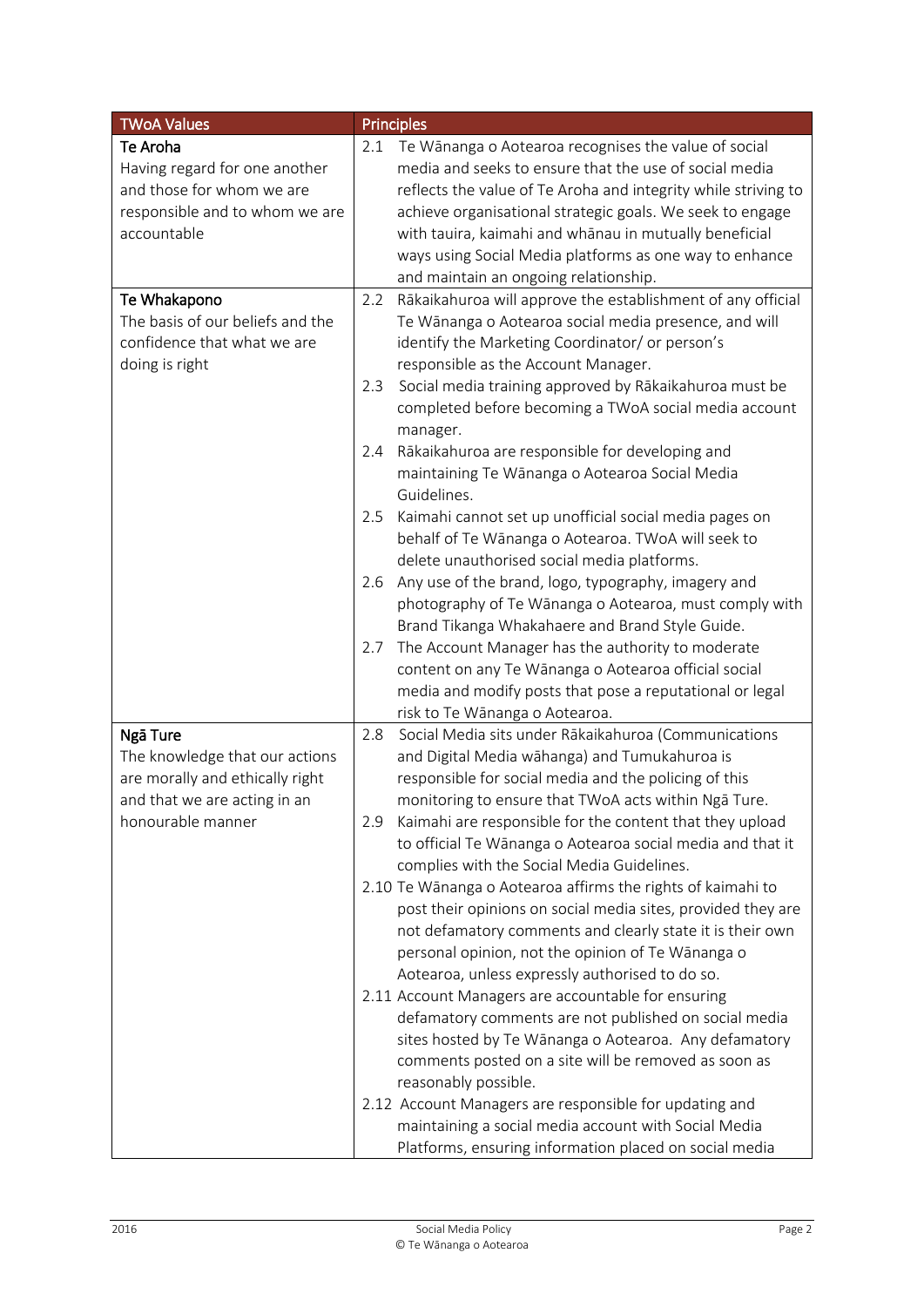| <b>TWoA Values</b>                                                         | <b>Principles</b>                                                                                                                                                                                                                                                                                                                                                                                                                                                                                                                                                                                                                                                                                                             |
|----------------------------------------------------------------------------|-------------------------------------------------------------------------------------------------------------------------------------------------------------------------------------------------------------------------------------------------------------------------------------------------------------------------------------------------------------------------------------------------------------------------------------------------------------------------------------------------------------------------------------------------------------------------------------------------------------------------------------------------------------------------------------------------------------------------------|
|                                                                            | sites is factually correct and consistent with the Social<br>Media Guidelines.<br>2.13 Appropriate action must be taken by Account owners<br>when they become aware of any breach of Te Wānanga o<br>Aotearoa policy, guidelines or relevant law. The TWoA<br>Social Media Advisor will monitor and police the<br>organisations social media platforms with the Social Media<br>Account Managers.                                                                                                                                                                                                                                                                                                                             |
| Kotahitanga<br>Unity amongst iwi and other<br>ethnicities, standing as one | 2.14 Social Media platforms are tools that embrace networking<br>and sharing content with people locally, nationally and<br>internationally. It is a tool that TWoA aims to use to foster<br>collaboration around the globe.<br>2.15 Kaimahi using a social media site either as a private<br>individual or during the course of their work, must not post<br>confidential information about Te Wānanga o Aotearoa, or<br>Personal Information about its current or former tauira,<br>kaimahi or governance members.<br>2.16 Posts by kaimahi that bring the organisation into disrepute<br>is a breach of trust and good faith that could see<br>disciplinary action taken which could include termination<br>of employment. |

# 3.0 Whanuitanga

This tikanga whakahaere applies to all Governance and Kaimahi of Te Wānanga o Aotearoa.

## 4.0 Whakamāramatanga

These are the definition of terms that are used throughout the document.

| Term                     | <b>Description</b>                                                 |
|--------------------------|--------------------------------------------------------------------|
| Account Manager          | Kaimahi who has approval to create a social media account          |
|                          | and/or publishes, monitors, maintains and appropriately            |
|                          | archives content on behalf of Te Wānanga o Aotearoa.               |
| <b>Brand</b>             | All material (print, digital, visual) that pertains to:            |
|                          | name and graphical expression of Te Wānanga o<br>٠                 |
|                          | Aotearoa, logo, colours, typeset, imagery and                      |
|                          | relationship of the brand with other design elements.              |
| Confidential Information | Includes:                                                          |
|                          | trade secrets; and information that has commercial                 |
|                          | value that would be, or would be likely to be,                     |
|                          | diminished by disclosure.                                          |
| Defamatory comment       | A false statement about a person, to his or her discredit. (Sims v |
|                          | Stretch [1936] 2 All ER 1237 (HL))                                 |
| Kaimahi                  | All persons employed, seconded, and authorised contractors         |
|                          | by/to/of Te Wānanga o Aotearoa.                                    |